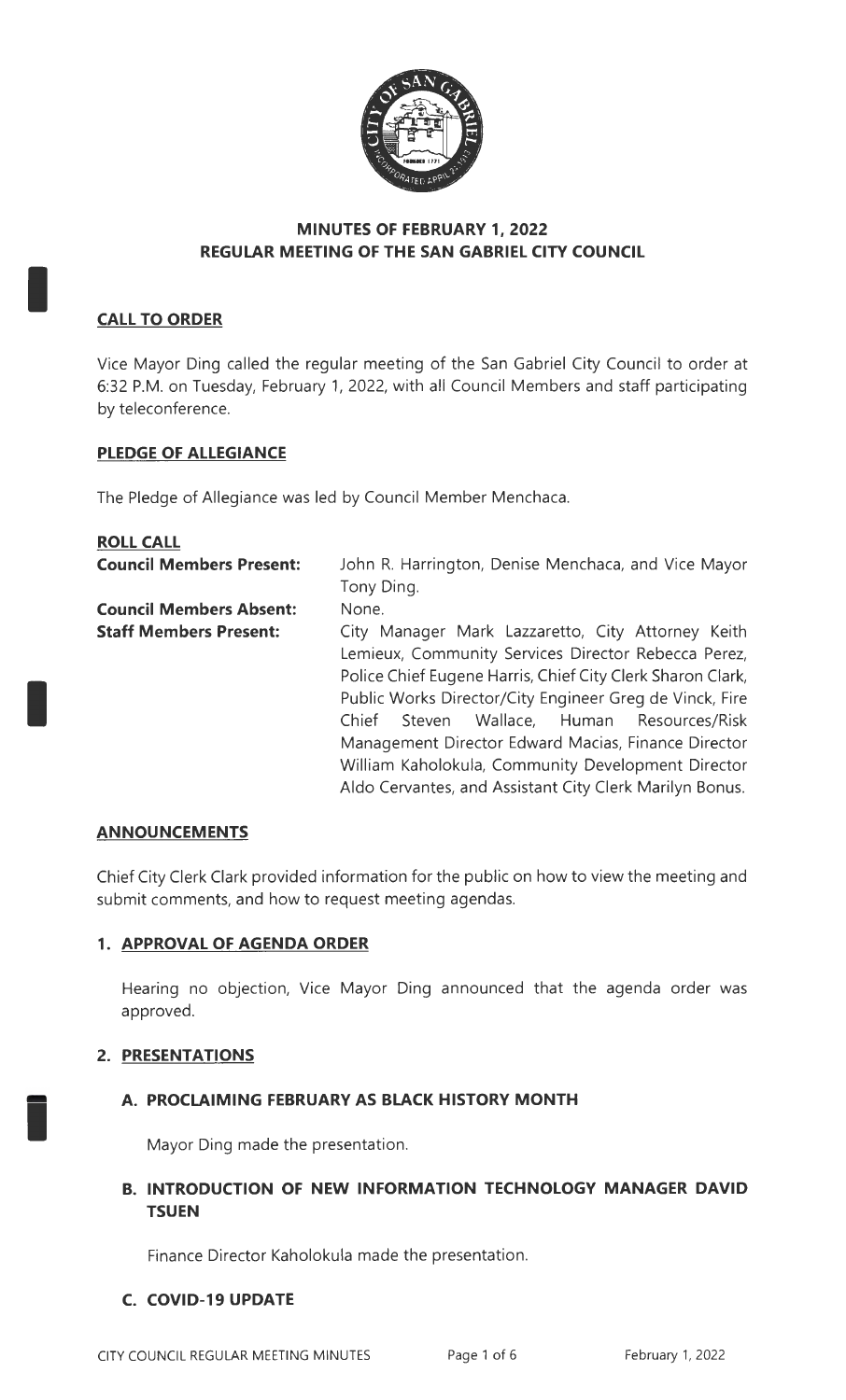Presentations were made by Fire Chief Wallace and Police Chief Harris.

## **3. PUBLIC COMMENT** - None.

#### **4. CONSENT CALENDAR**

A motion was made by Council Member Menchaca, seconded by Council Member Harrington, to approve Consent Calendar Items 4A - 4G as presented.

Motion carried by a vote of 3-0 as follows:

AYES: NOES: ABSTAIN: ABSENT: HARRINGTON, MENCHACA, DING NONE NONE NONE

### **A. RESOLUTION NO. 22-11 REAUTHORIZING THE CITY COUNCIL AND THE CITY'S COMMISSIONS TO IMPLEMENT TELECONFERENCE ACCESSIBILITY FOR CONDUCTING PUBLIC MEETINGS PURSUANT TO ASSEMBLY BILL 361**

The City Council adopted **Resolution No. 22-11** regarding the use of teleconferencing for public meetings.

### **B. APPROVAL OF MINUTES**

The City Council approved the following:

- 1. Minutes of the City Council Regular Meeting of January 18, 2022.
- 2. Minutes of the City Council Special Meeting of January 25, 2022.

## **C. MATERIAL DEMANDS**

I

I

The City Council approved January 6, 2022, and January 13, 2022, Registers of Demands and Warrants for the payment of City expenditures.

## **D. MONTHLY BUDGET UPDATE - DECEMBER 2021**

The City Council received and filed the report.

## **E. ADOPTION AND SECOND READING OF ORDINANCE NO. 683: AMENDING CHAPTER 153 OF THE SAN GABRIEL MUNICIPAL CODE TO ADDRESS THE NEW STATE LAW (SENATE BILL 9) THAT WOULD ALLOW SINGLE-FAMILY-ZONED PROPERTIES TO BE SUBDIVIDED INTO TWO LOTS AND THE DEVELOPMENT OF TWO URBAN DWELLING UNITS (ZTA21-003)**

The City Council conducted the second reading by title only and adopted **Ordinance No. 683** entitled, "An Ordinance of the City Council of the City of San Gabriel, California, Approving Planning Case No. ZTA21-003, Amending Title XV, Chapter 153 (Zoning) that would allow single-family-zoned properties to be subdivided into two lots and allow for the development of two urban dwelling units."

# **F. EXTENSION OF EXCLUSIVE NEGOTIATION AGREEMENT WITH RELATED COMPANIES OF CALIFORNIA, LLC**

The City Council approved the Amendment to the Exclusive Negotiation Agreement and authorized the City Manager to execute it.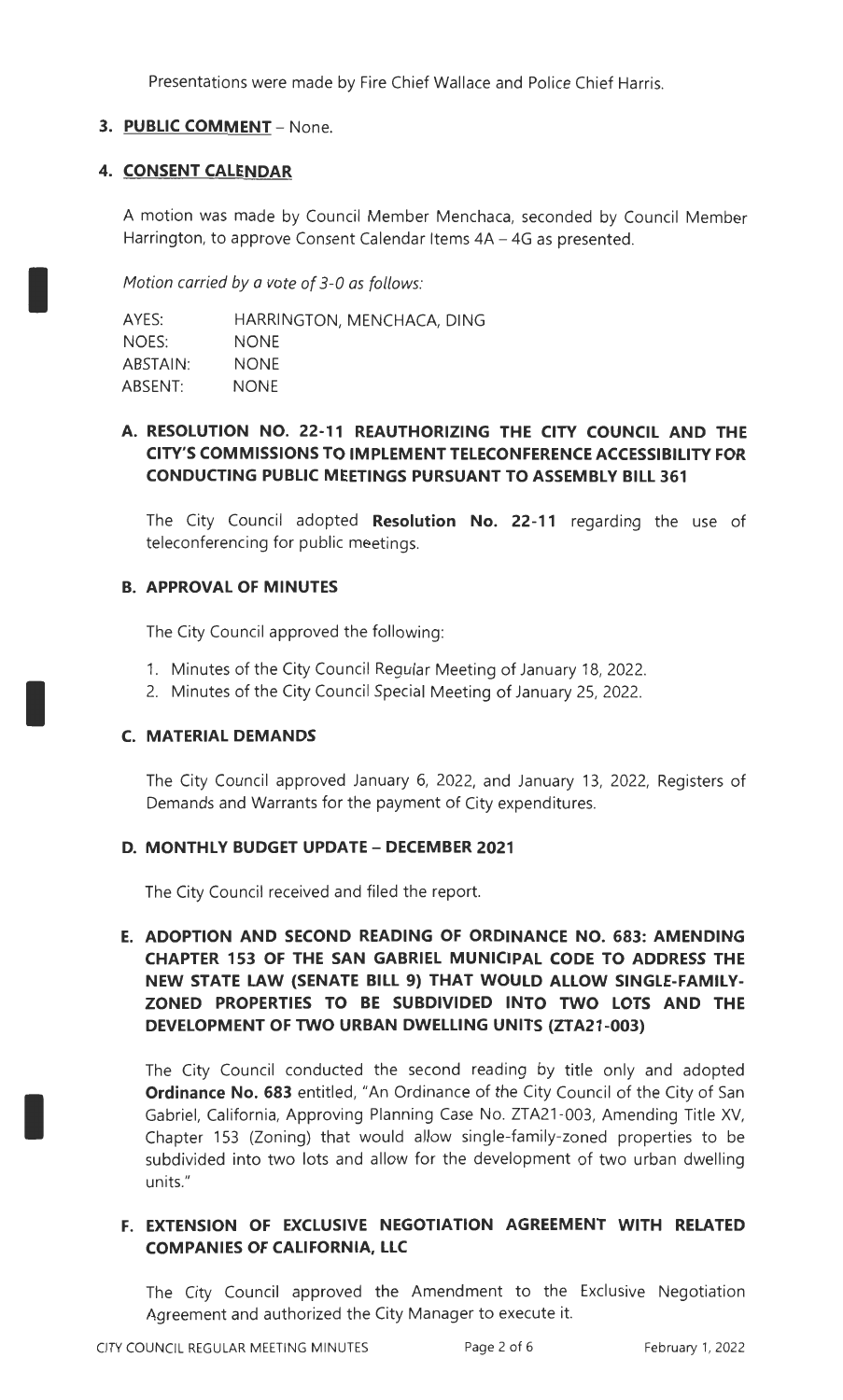## **G. ACCEPTANCE OF FINAL TRACT MAP NO. 73968 FOR 306 SAN MARCOS STREET PLANNING CASE NO. PL-15-045**

The City Council:

I

I

I

- 1. Authorized the City Manager to execute the Subdivision Improvement Agreement; and
- 2. Authorized the City Manager to accept Final Tract Map No. 73968 and authorized filing with the Los Angeles County Registrar-Recorder/County Clerk's office.

### **H. ACCEPTANCE OF FINAL TRACT MAP NO. 73648 FOR 328 EAST LIVE OAK STREET PLANNING CASE NO. PL-15-073**

The City Council accepted Final Tract Map No. 73648 and authorized filing with the Los Angeles County Registrar-Recorder/County Clerk's office.

### I. **INSTRUCTIONAL SERVICES AGREEMENT**

The City Council approved the Instructional Services Agreement and authorized the Fire Chief to enter into the agreement with ELAC on behalf of the San Gabriel Fire Department and create an account to deposit ISA funds for the purpose of purchasing equipment or procuring training from a provider as needed.

### **J. CALIFORNIA JOINT APPRENTICESHIP COMMITTEE (Cal-JAC)**

The City Council approved the Subscription Agreement with Cal-JAC and authorized the Fire Chief to enter into the agreement with Cal-JAC on behalf of the San Gabriel Fire Department and create an account to deposit Cal-JAC funds for the purpose of purchasing equipment or providing training.

#### **5. PUBLIC HEARING**

#### **A. HOUSING ELEMENT UPDATE FOR THE SIXTH CYCLE (2021-2029)**

Vice Mayor Ding opened the public hearing.

The presentation was made by Planning Manager Samantha Tewasart and consultant Jennifer Murillo of LWC.

Clarification discussion included consequences if some programs are not adopted, past grants, and the potential for future grants.

Mitchell M. Tsai and Salvador George, representing the Southwest Regional Council of Carpenters provided comments advocating for the adoption of local skilled and trained workforce requirements for future housing projects.

Matt Gelfand, representing Californians for Homeownership, provided comments stating that the City's Draft Housing Element does not satisfy its obligations in respect to non-vacant sites and requested review of the detailed letter submitted.

Discussion included the status of the City's Housing-lnclusionary Program and status of a potential affordable housing project at 405 S. Del Mar Avenue.

A motion was made by Council Member Menchaca, seconded by Council Member Harrington, to: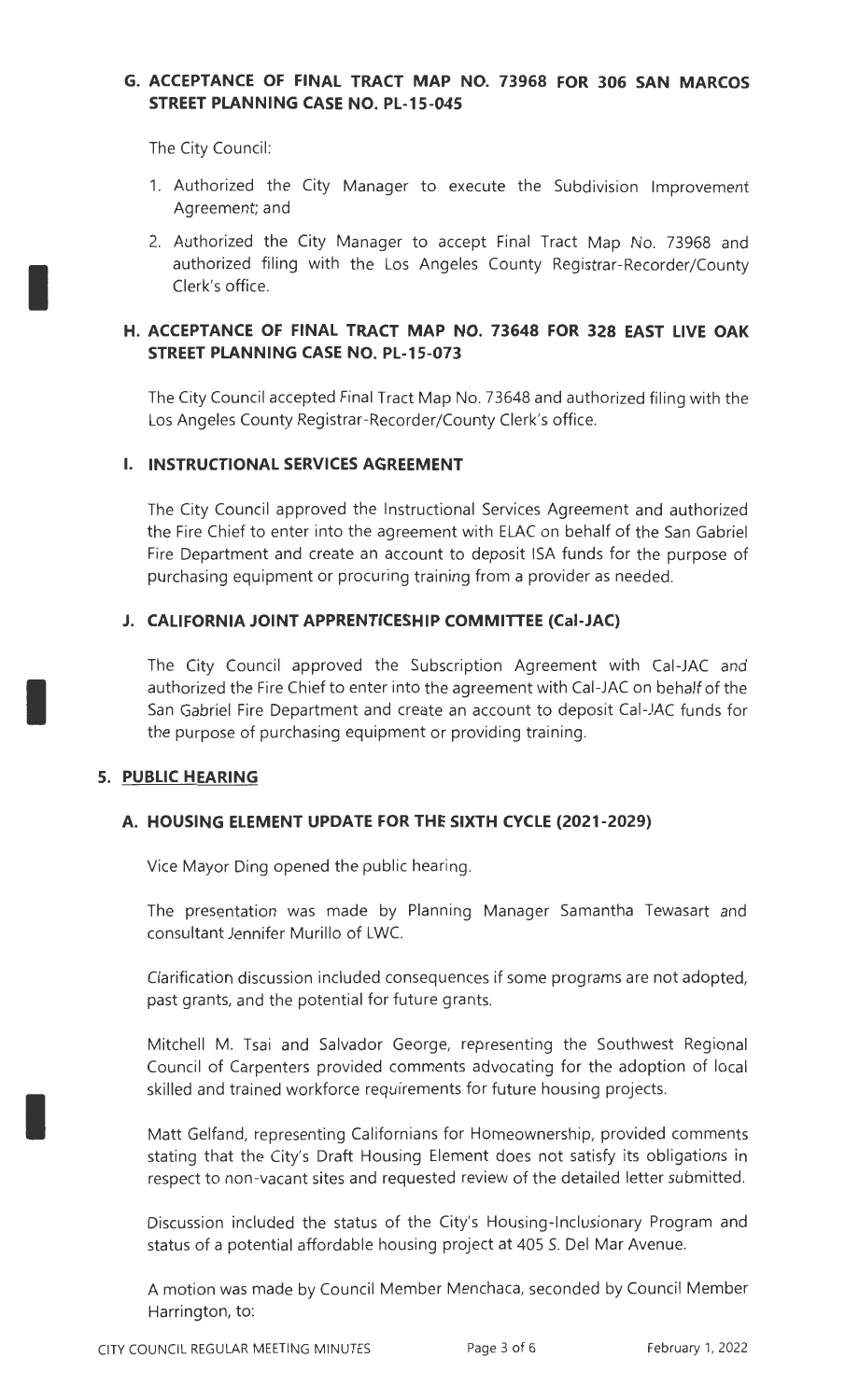- 1. Adopt **Resolution No. 22-10** approving the proposed Initial Study/Negative Declaration and 2021-2029 Housing Element Update.
- 2. Authorize the City Manager, or designee, to make technical changes and other, non-substantive, edits to the 2021-2029 Housing Element that may result from the Department of Housing and Community Development review for final certification of the Housing Element, without further City Council consideration or re-adoption of the 2021 -2029 Housing Element.

Motion carried by a vote of 3-0 as follows:

AYES: NOES: ABSTAIN: ABSENT: HARRINGTON, MENCHACA, DING NONE NONE NONE

### 6. **CONTINUED BUSINESS** - None.

### **7. NEW BUSINESS**

I

I

I

# **A. ANALYSIS OF REFINANCING OPTIONS FOR THE CITIZENS BUSINESS BANK LOAN**

The presentation was made by Finance Director Kaholokula, and Michael Busch and Branden Kfoury of Urban Futures, Inc.

There was no public comment.

Discussion included thanks to staff for their ongoing attention to this matter; how the options presented affect the state auditor's findings, future credit-worthiness, ability to get bond insurance, and credit rates for the City; timing of the state auditor's rankings; ability to seek financing proposals again once the City's financial situation improves more; upcoming credit assessment by Urban Futures, Inc., and effect of refinancing this loan on a pension liability financing options.

A motion was made by Council Member Menchaca, seconded by Council Member Harrington, to direct staff to maintain the current terms of the CBB Loan Agreement and continue to monitor opportunities to refinance the loan as the City's financial condition improves.

Motion carried by a vote of 3-0 as follows:

| AYES:    | HARRINGTON, MENCHACA, DING |
|----------|----------------------------|
| NOES:    | <b>NONE</b>                |
| ABSTAIN: | <b>NONE</b>                |
| ABSENT:  | <b>NONE</b>                |

## **B. DECLARATION OF VACANCY OF COUNCIL MEMBER OFFICE AND CONSIDERATION OF PROCESS TO FILL VACANCY**

Chief City Clerk Clark made the staff presentation.

Clarification discussion included the option to appoint either by resolution or minute order, and that interviews would be held in-person and open to the public.

Norma Davalos provided comments requesting a candidate forum where the public could question candidates.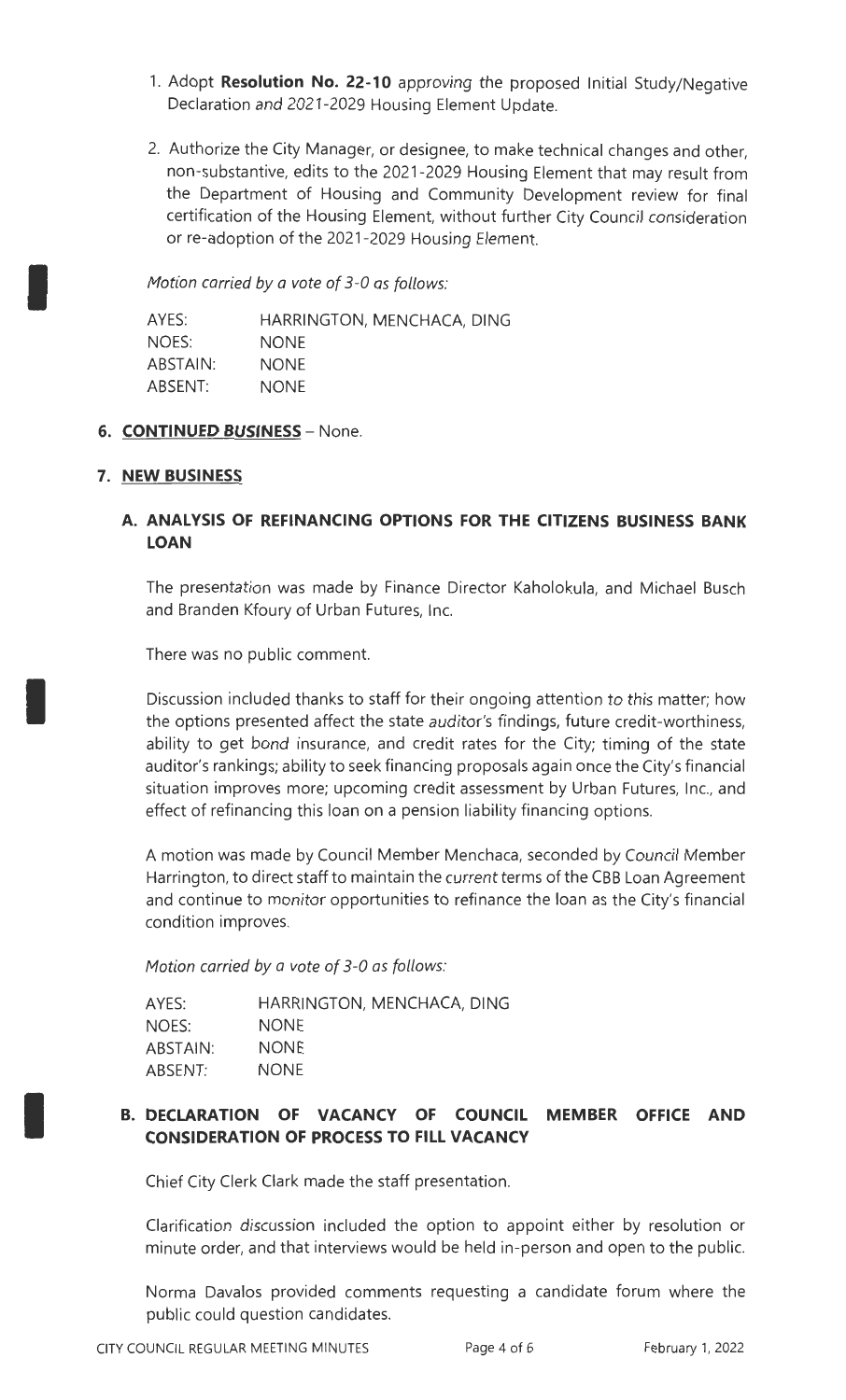Sandy Rosco, Executive Director of the San Gabriel Chamber of Commerce, and Alexis Salamanca provided comments requesting that all proceedings relating to this item be held in-person at the San Gabriel Mission Playhouse.

Dr. Chasity Jennings Nunez, Human Equity, Access and Relations (HEAR) Commission Chair, provided comments commending former Mayor Liao for his service to the community.

Discussion included the desirability of the Mission Playhouse as a venue for City Council candidate interviews and deliberation due to the ability to sociallydistance, and the need for improvements to the sound system; details of the interview and appointment process; and timing for the City Council and public to view applications.

A motion was made by Council Member Menchaca, seconded by Council Member Harrington, to:

- 1. Accept resignation of Mayor Liao, with regrets, effective January 27, 2022.
- 2. Adopt **Resolution No. 22-12,** adopting a process for filling of vacancy on the City Council by appointment.

Motion carried by a vote of 3-0 as follows:

| AYES:    | HARRINGTON, MENCHACA, DING |
|----------|----------------------------|
| NOES:    | <b>NONE</b>                |
| ABSTAIN: | <b>NONE</b>                |
| ABSENT:  | <b>NONE</b>                |

## **C. CITY COUNCIL SELECTION OF VICE MAYOR**

City Attorney Lemieux recommended that this item be postponed until the scheduled City Council reorganization when a full City Council has been seated. Therefore, with Council's consent, no action was taken.

## 8. PUBLIC COMMENT - None.

I

I

I

## **9. CITY MANAGER'S REPORT**

City Manager Lazzaretto announced a Lunar New Year video had been posted to the City's YouTube channel, and congratulated HEAR Commission Chair Dr. Chasity Jennings-Nunez for her recognition by the San Gabriel Education Foundation for her contributions to the community and medical community.

## **10. COUNCIL COMMENTS AND CONFERENCE/MEETING REPORTS**

Council Member Menchaca wished all a Happy Lunar New Year of the Tiger, and congratulated Dr. Chasity Jennings-Nunez on her recognition by the San Gabriel Education Foundation and shared biographical information.

Council Member Harrington thanked staff and his colleagues for a productive meeting and wished all a Happy New Year.

Vice Mayor Ding thanked City Manager Lazzaretto, City Attorney Lemieux and Chief City Clerk Clark for helping him conduct his first City Council meeting; thanked staff for a productive meeting; congratulated Dr. Jennings-Nunez on her recognition by the San Gabriel Education Foundation; and wished all a Happy Lunar New Year.